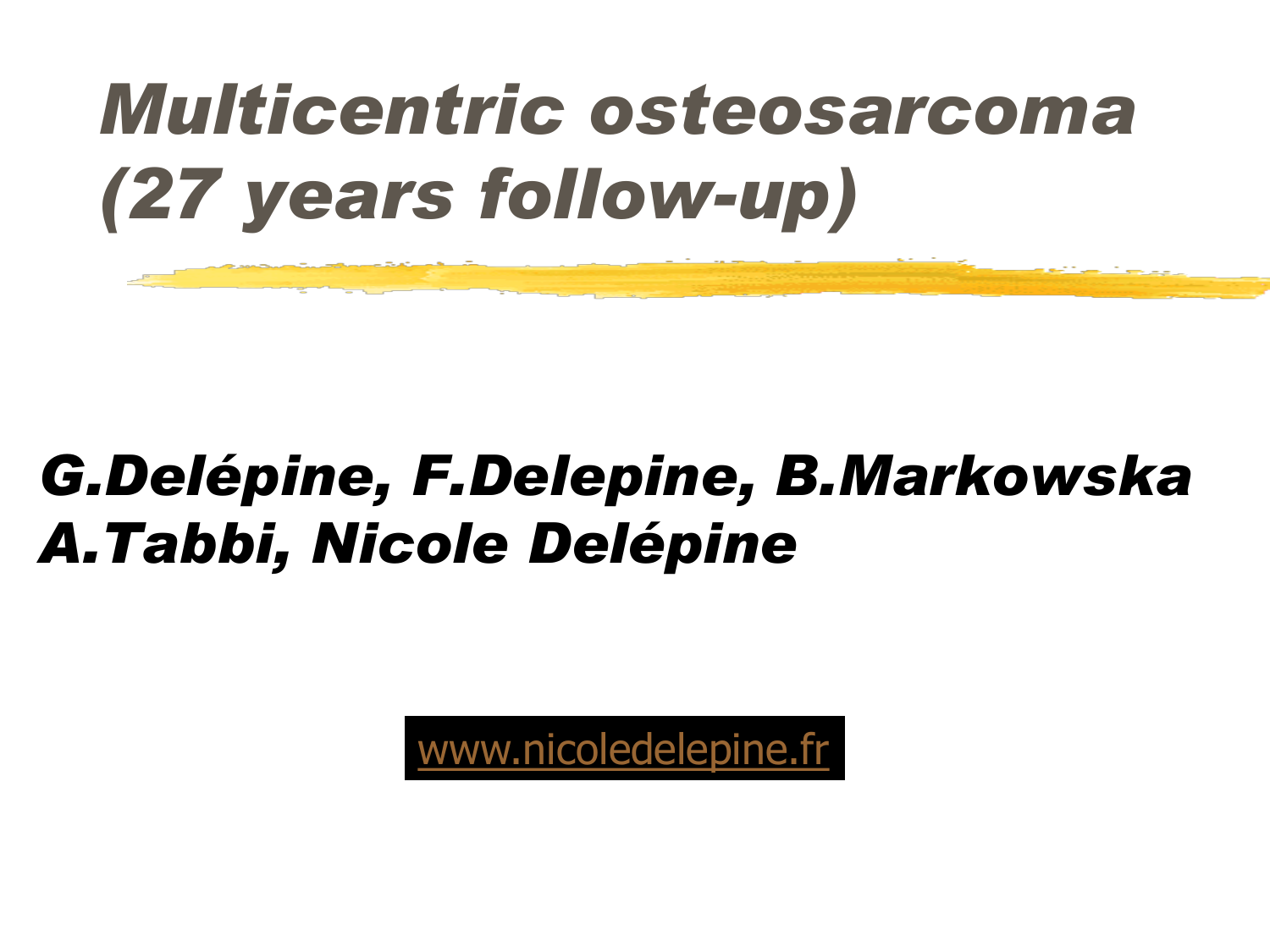# *background*

 $\mathcal{H}$  in the international litterature multifocal osteosarcoma is usually considered as uncurable and receives only palliative treatment

 $\frac{42}{10}$  our case with a very long follow-up proves that curable attitude is mandatory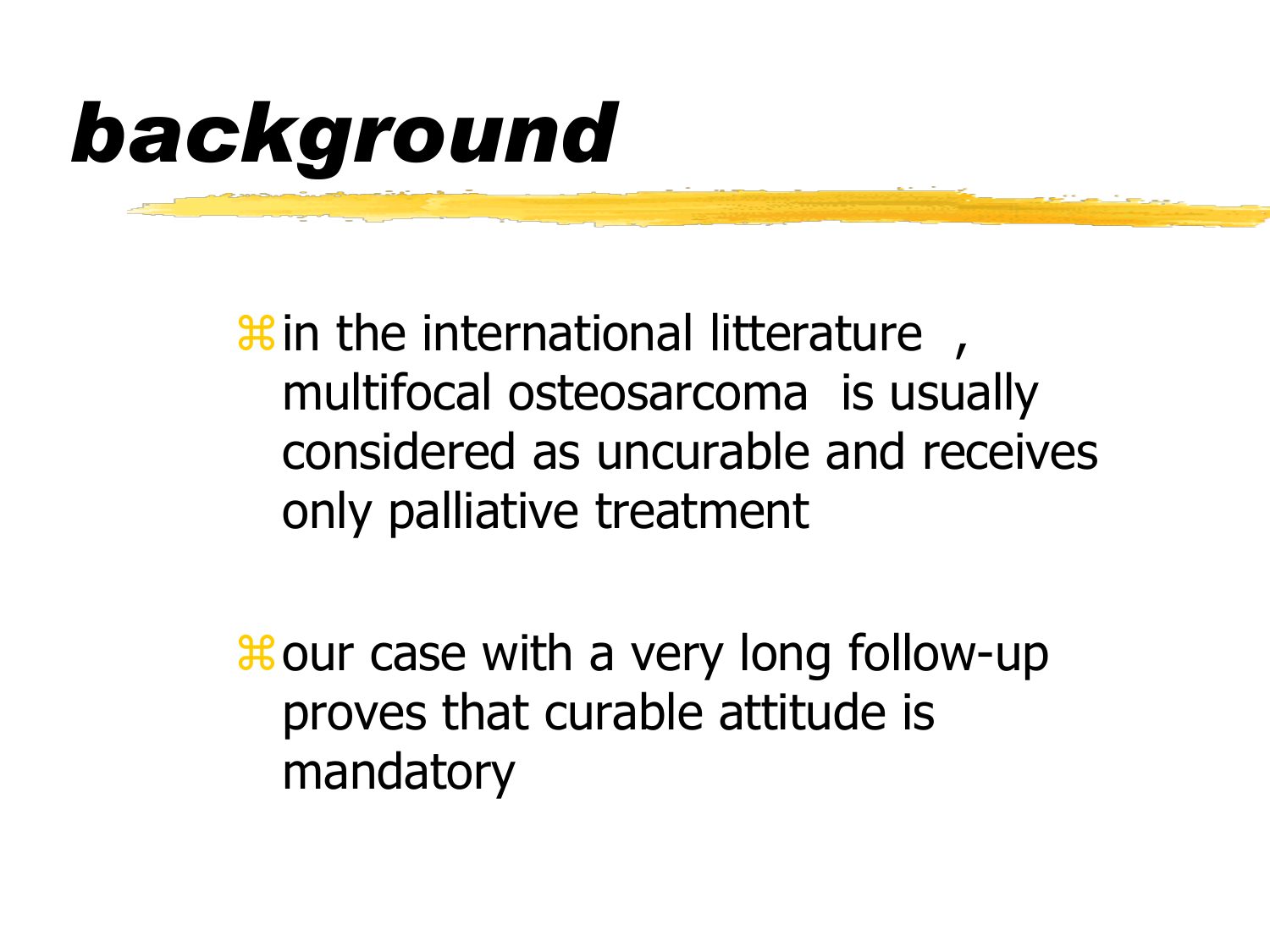## *June 1984*

**HA 11y old girl was seen in a cancer center** for a huge lytic inferior femoral tumor

**and** doctors consider her as condamned and propose a desarticulation

**#** for 3 months parents give only alternative medicine to her daughter,refusing amputation

**But increasing of the tumor with** enormeous limb and inacceptable pain led to consult in our institution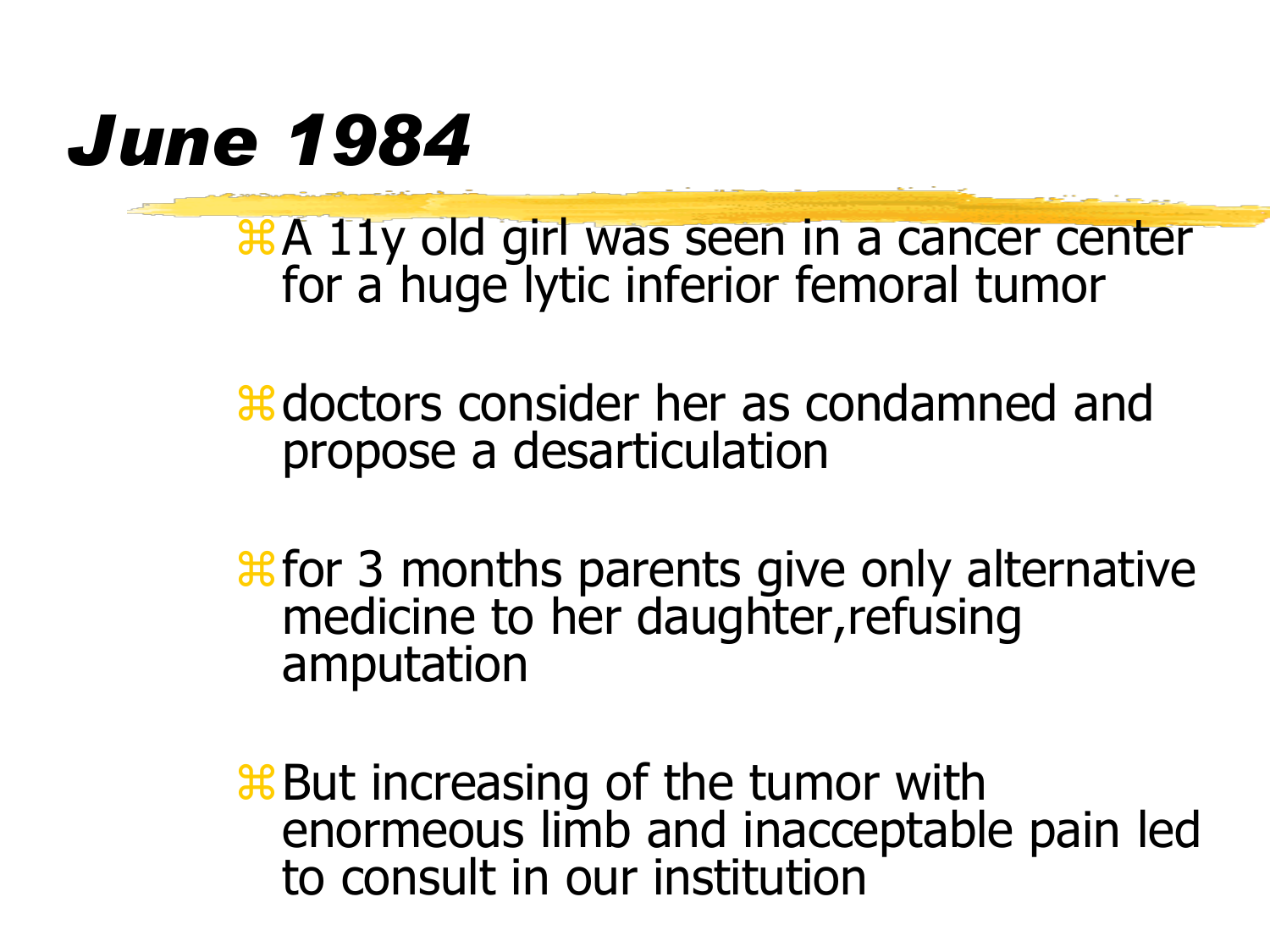## *First clinical examination in our center , august 1984*



*H***Huge** , warm, femoral tumor with invasion of all muscular composants of the inferior thigh

*f* femur seemed fractured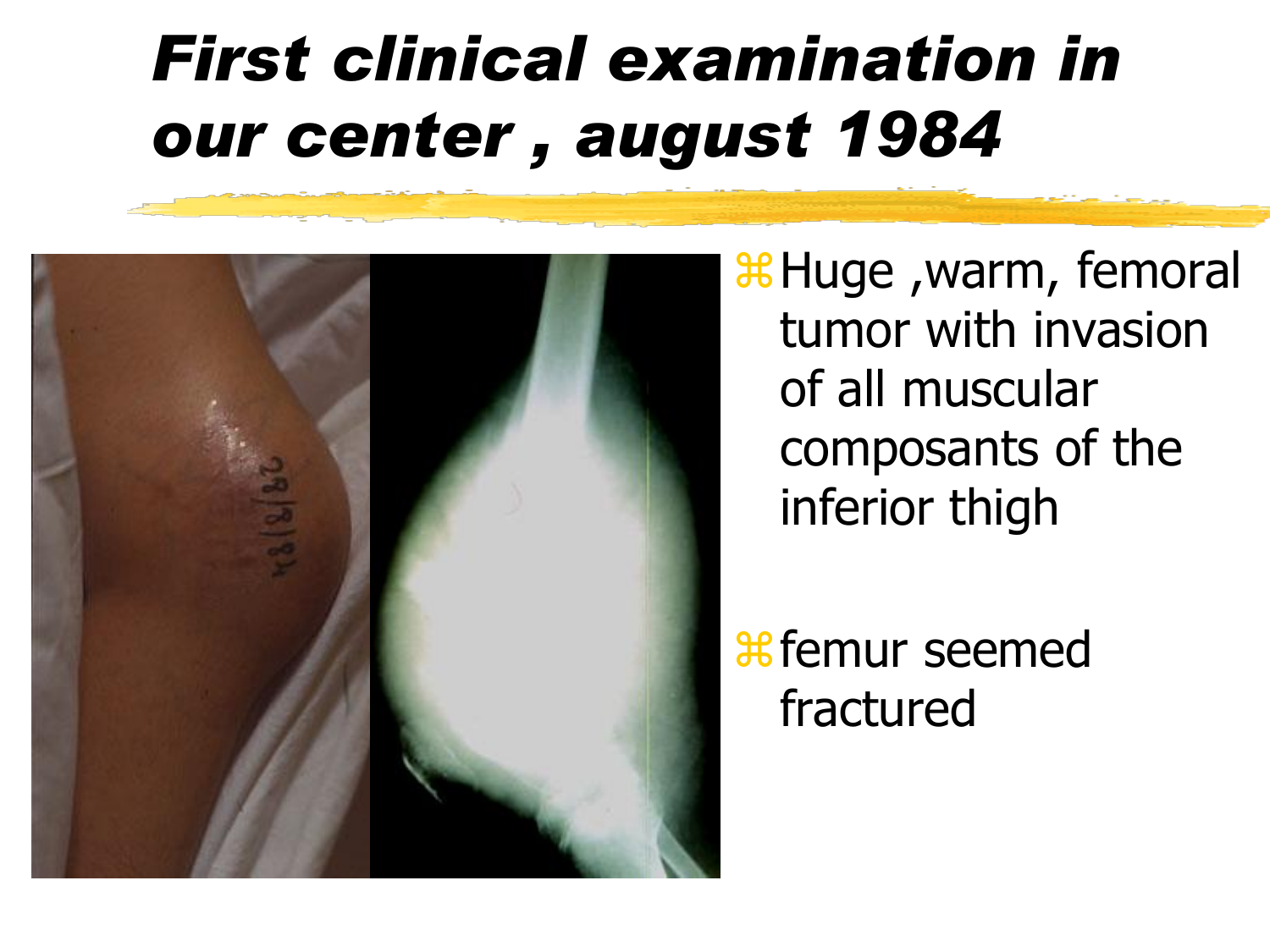## *Huge tumor invading fast the totality of the thigh*

#### histology : telangiectasic osteosarcoma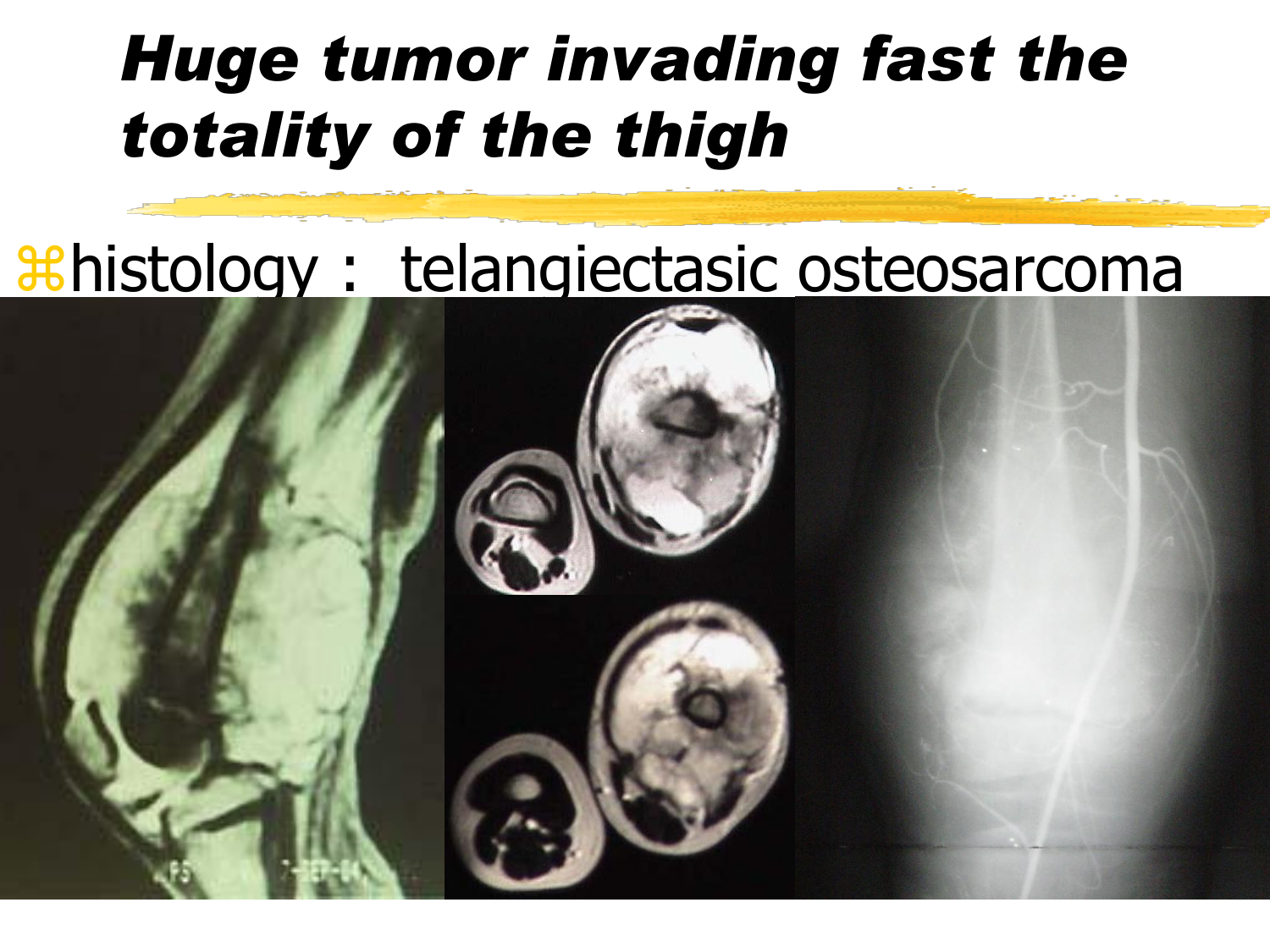#### *Examination of total body shows two locations on the tibia (same leg)*

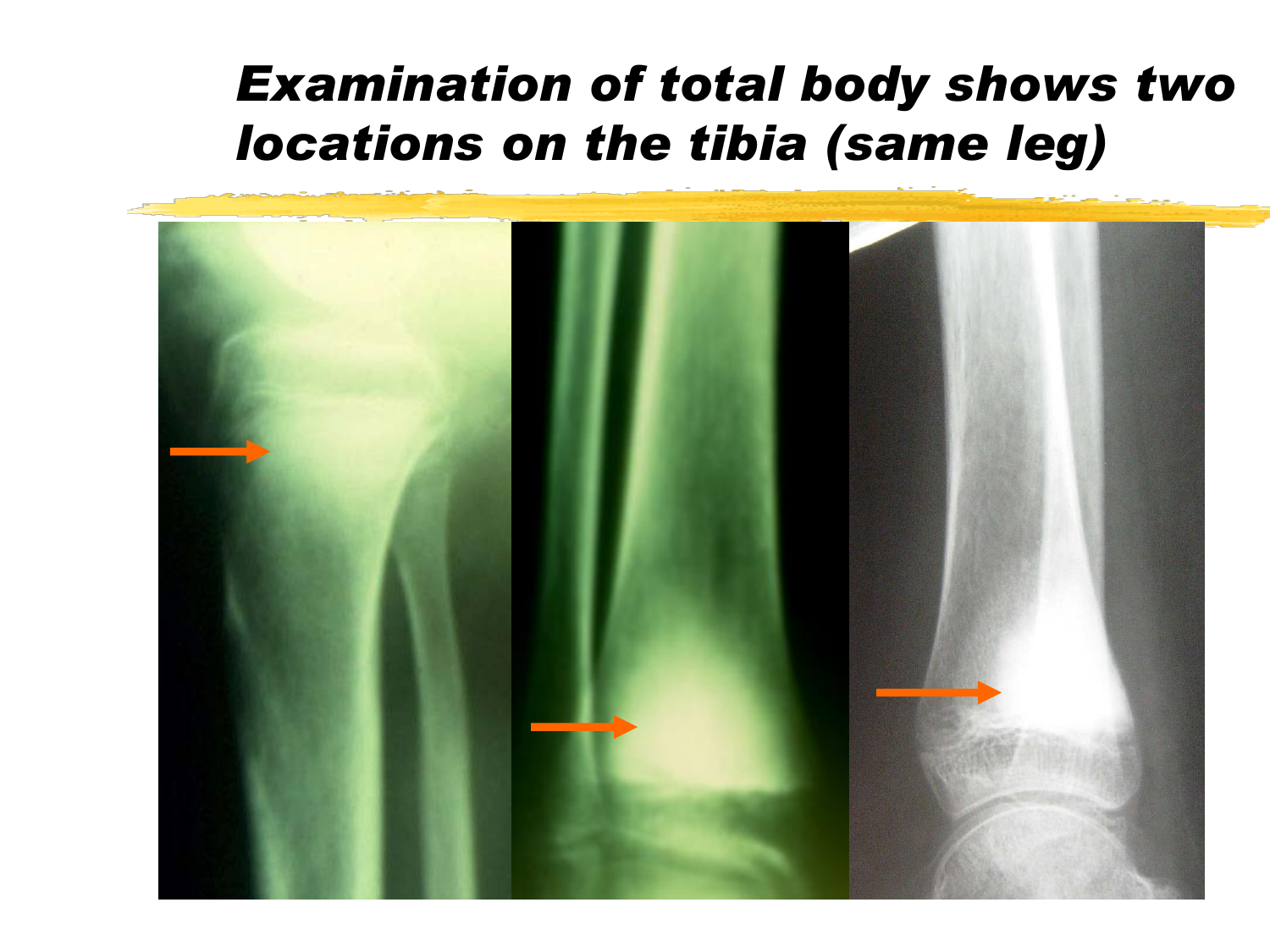## *Induction by combinated chemotherapy*

**H** high dose **Methotrexate** *<del>&</del>* Cisplatine & Adriamycine

 followed by en-bloc resection of femoral location and superior tibial one performed together

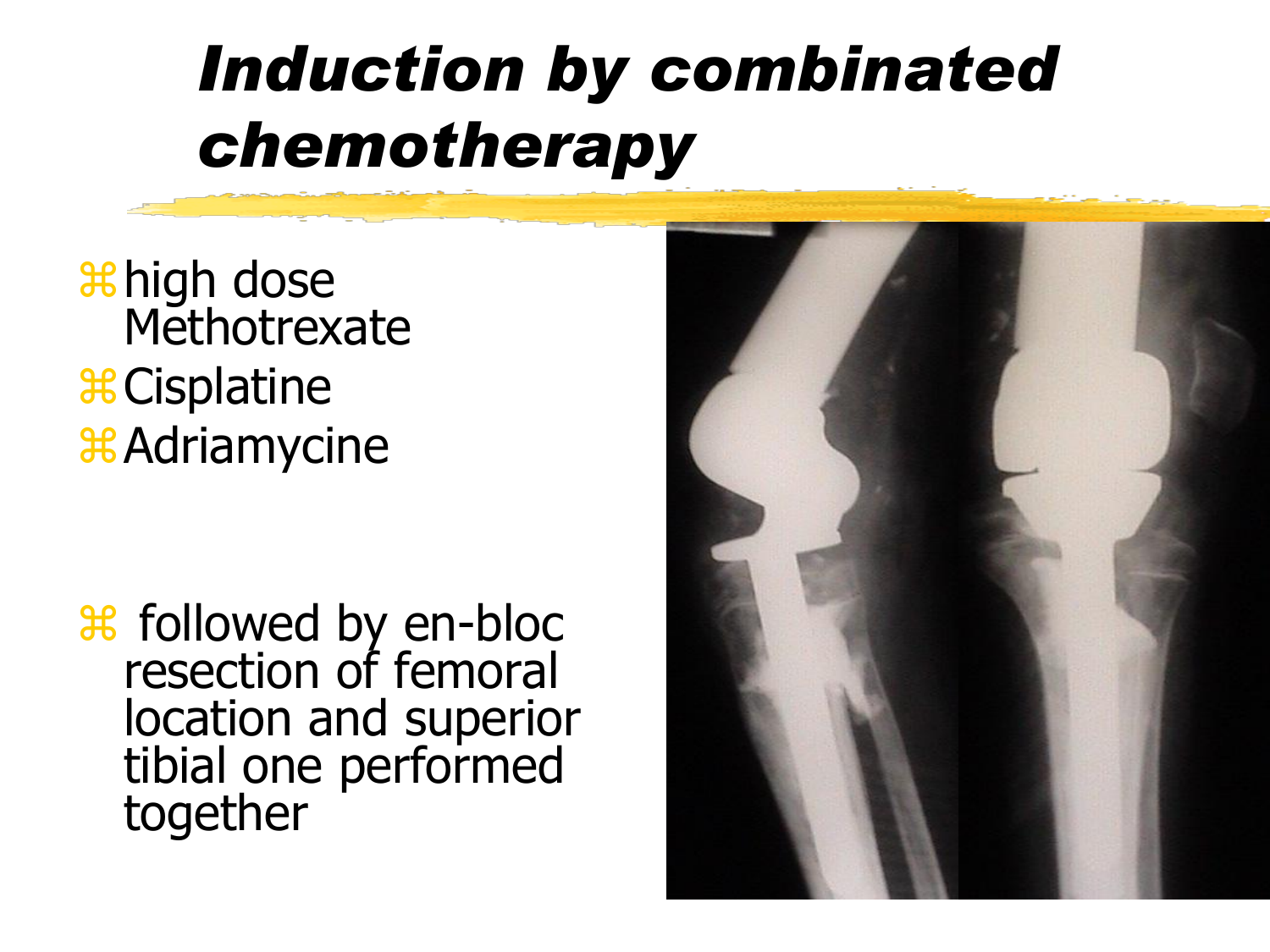## *2 months later, following a sequence of chemotherapy*

#### **X Inferior tibial metastasis was resected** with reconstruction by bank allograft and arthrodesis of ankle

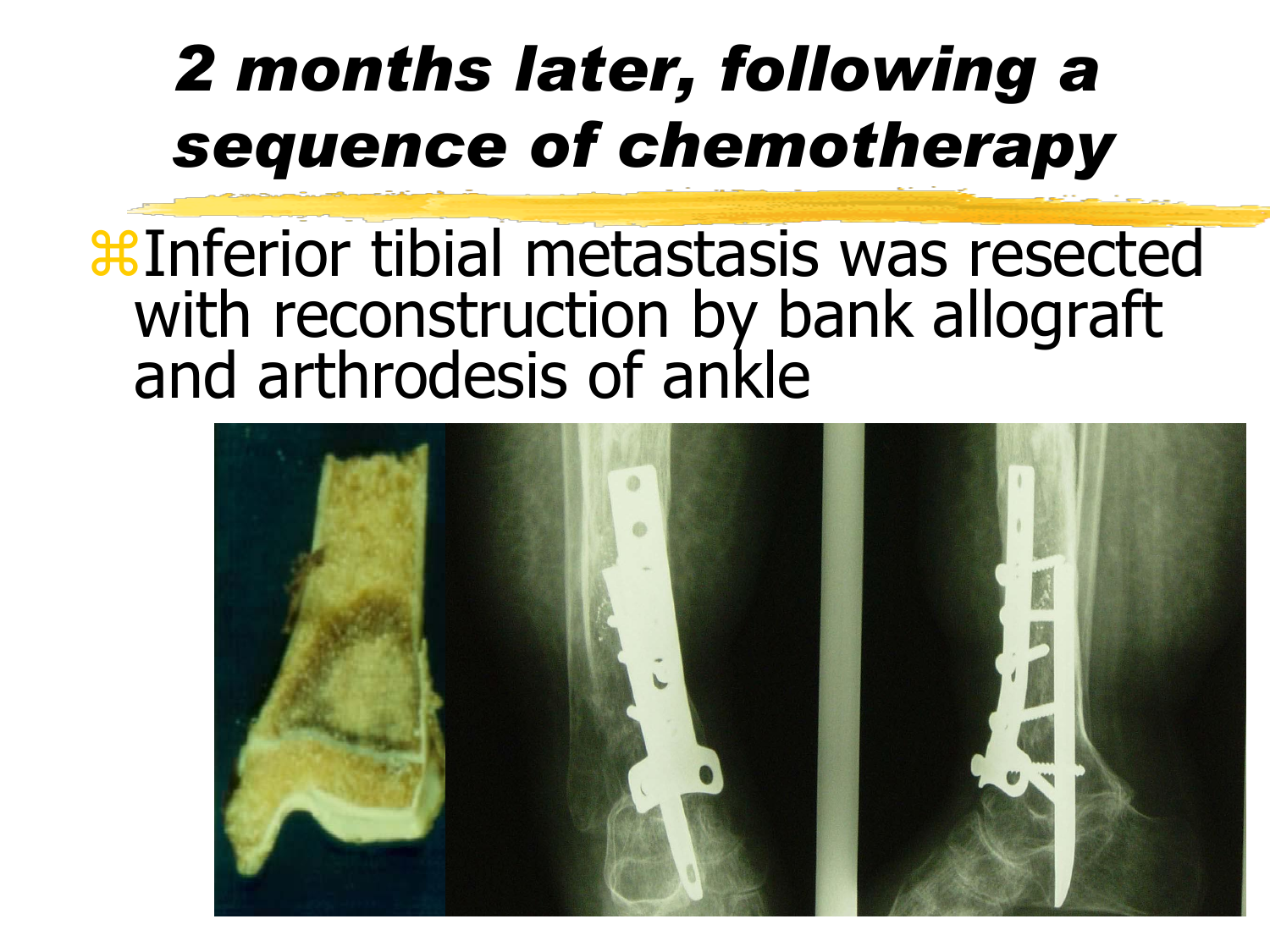# *Evolution*

Protocol of chemotherapy was completed

*a*the patient is in first complete remission

& numerous orthopeadic procedures were needed for lenghthening and egalising legs and for intercurrent orthopaedic complications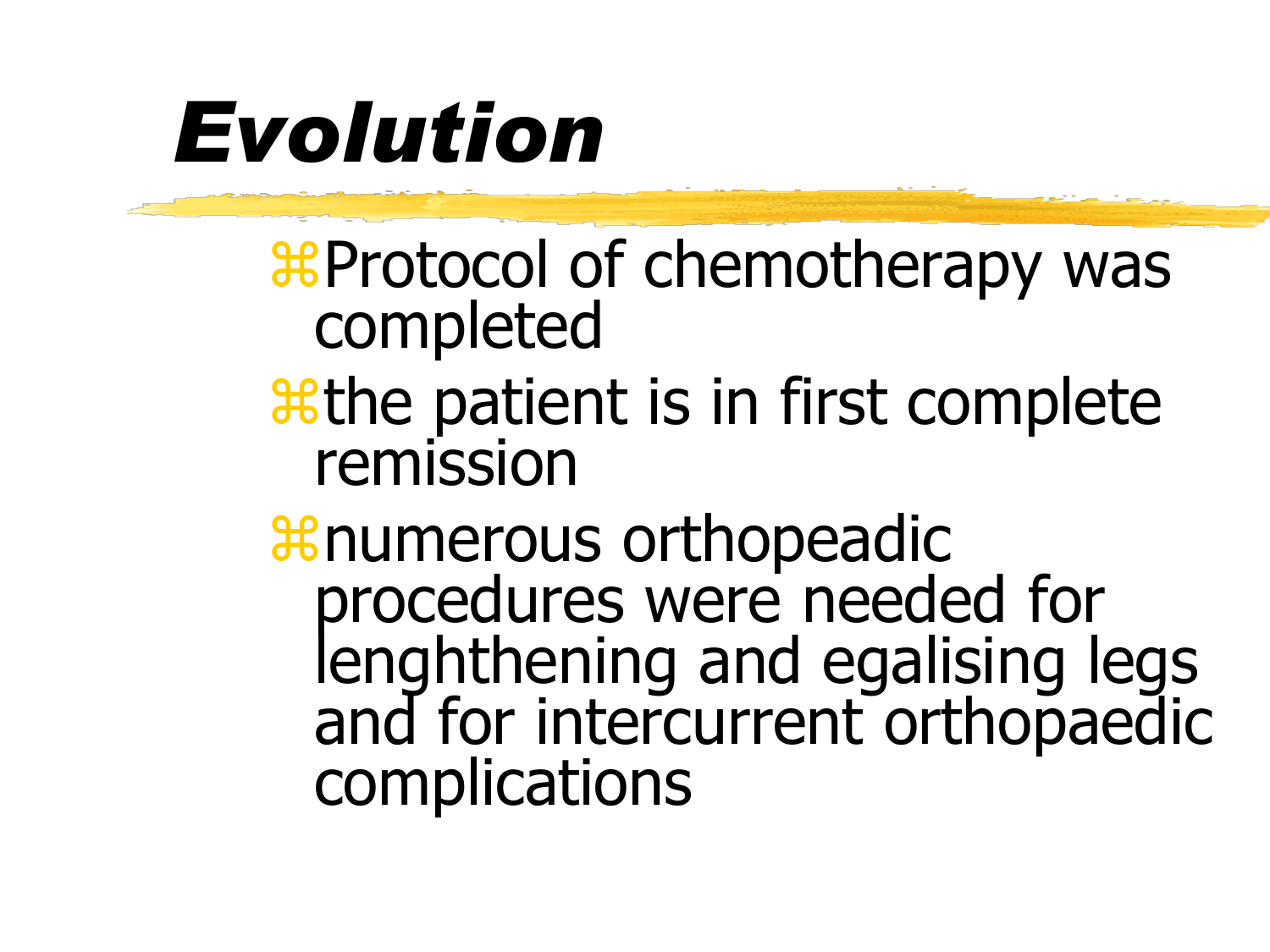#### *Results*

# *Where Histollow-up 27 years athis patient is free of disease* in first remission with her leg **& x She works** an urgentist doctor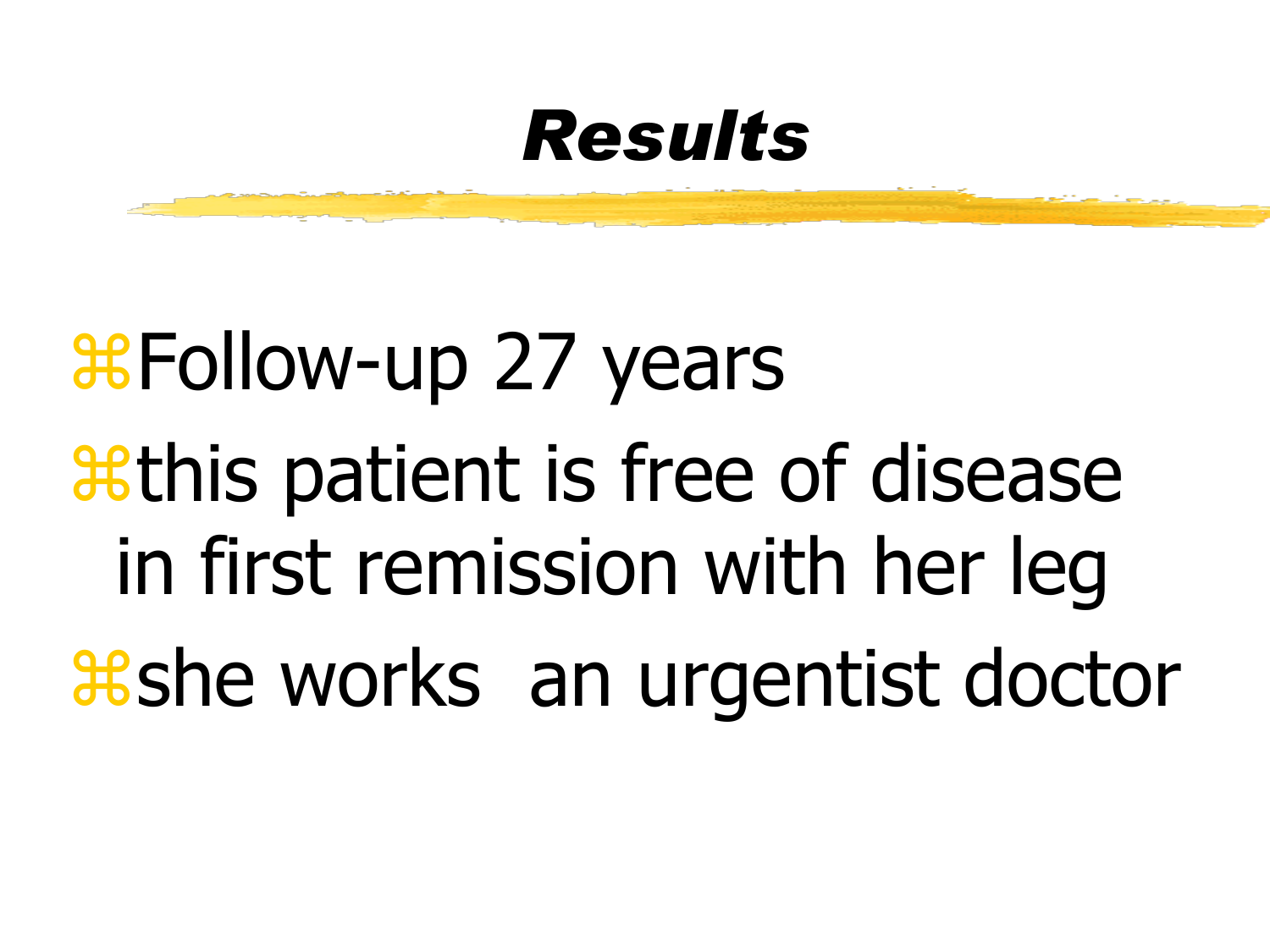# *In the litterature*

## A few other cases of multifocal cured osteosarcoma were found

# *a***the follow-up of our case is the** longest